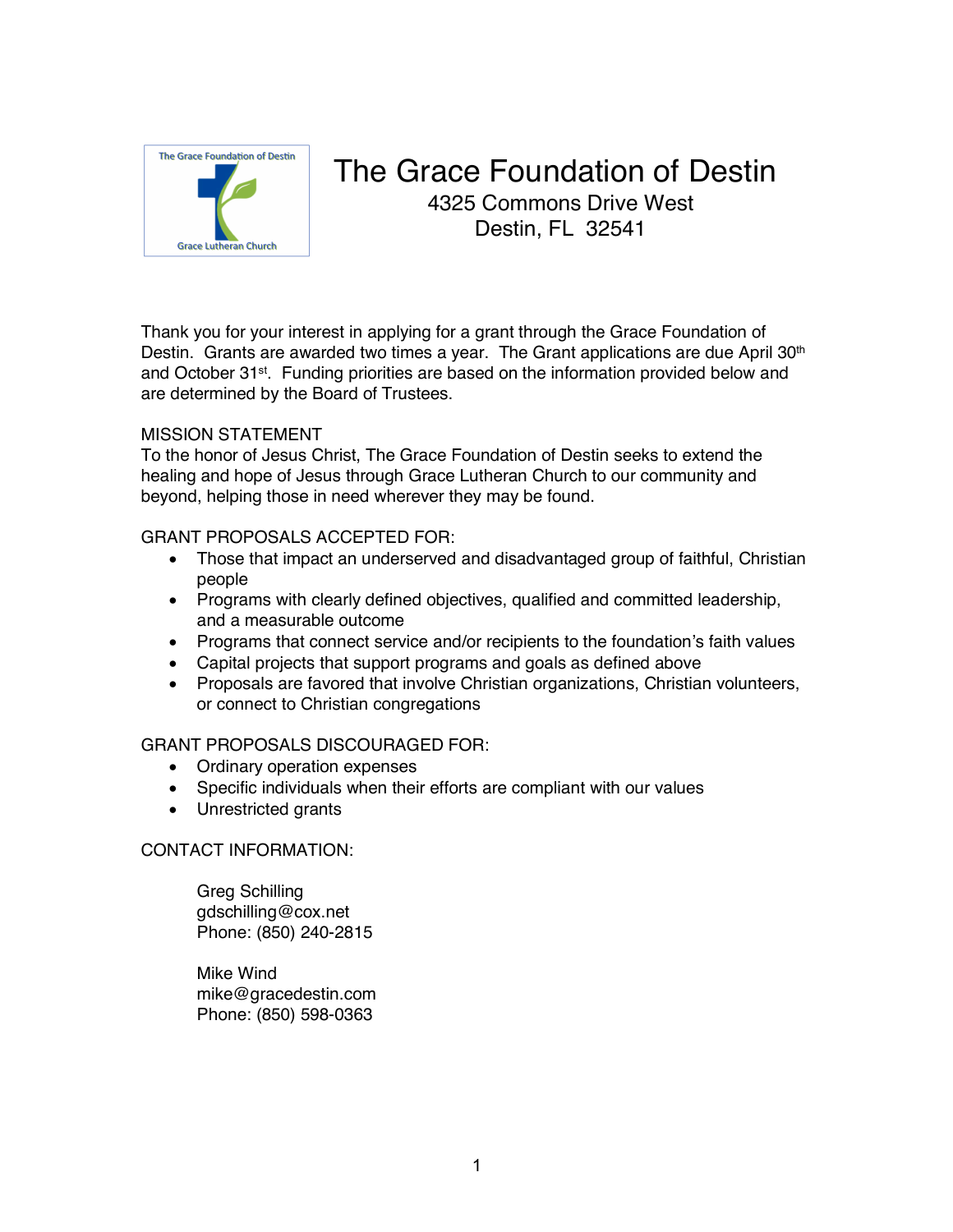

# The Grace Foundation of Destin

## GRANT AWARD APPLICATION

Instructions: Complete the attached application. Submit only the requested information. Handwritten copies are accepted.

The Grant Application may be scanned and e-mailed to:

Cindy Theriault Lovetowin14@gmail.com 760-224-0777

Mike Wind mike@gracedestin.com Phone: (850) 598-0363

Or it may be mailed or hand deliver to:

Grace Lutheran Church c/o The Grace Foundation of Destin 4325 Commons Drive West Destin, FL 32541

Attn: Mike Wind Phone: (850) 654-1679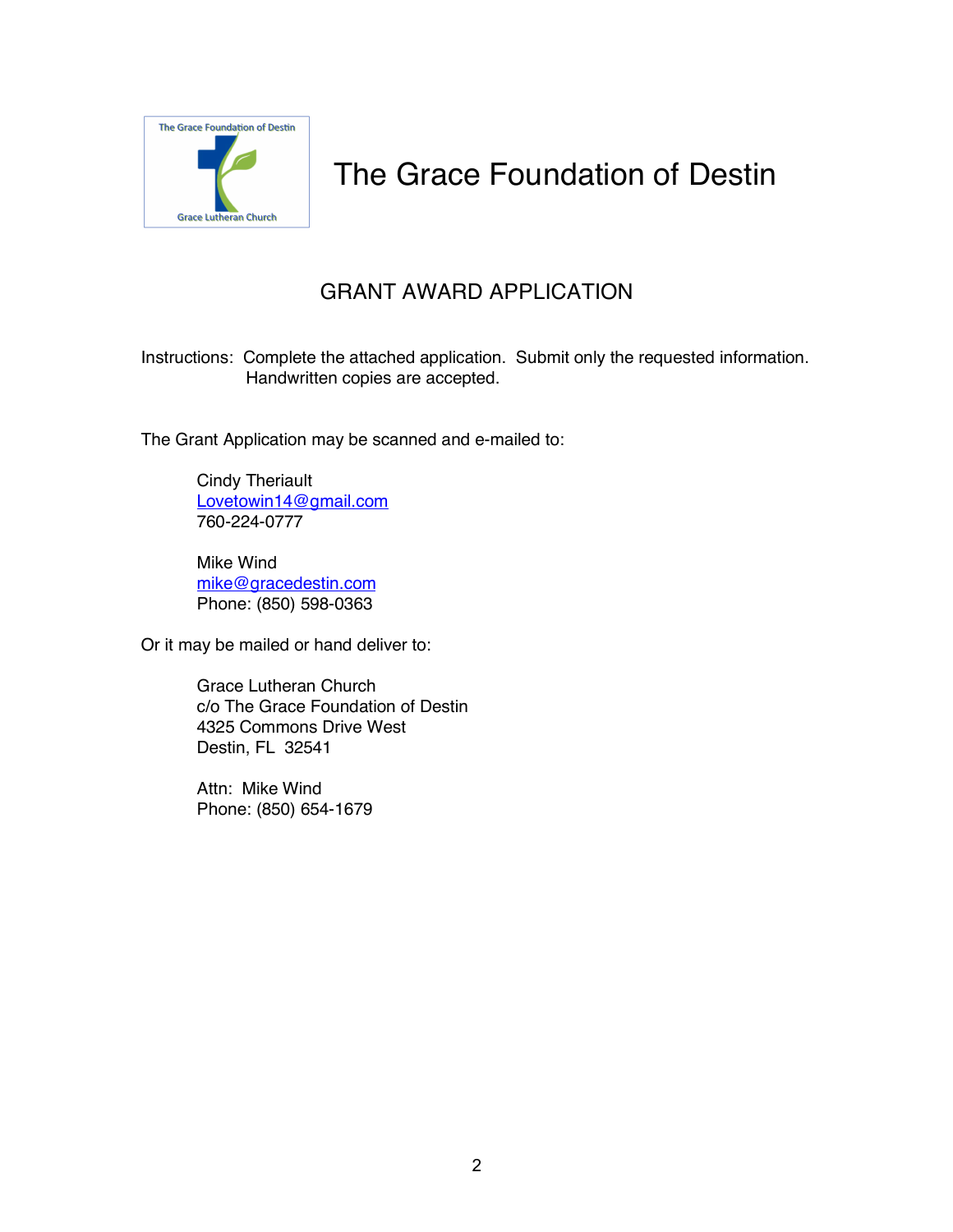

## The Grace Foundation of Destin 4325 Commons Drive West Destin, FL 32541

## **GRANT APPLICATION**

Date of Application: <br>
Application Submitted To:

## **Organization Information**

| Name of the Organization                                                  | Legal Name (if different)             |  |
|---------------------------------------------------------------------------|---------------------------------------|--|
|                                                                           |                                       |  |
| Street, City, State, Zip Code                                             | <b>Employer Identification Number</b> |  |
|                                                                           |                                       |  |
| <b>Phone Number</b>                                                       | Fax Number                            |  |
|                                                                           |                                       |  |
| Web Site                                                                  |                                       |  |
|                                                                           |                                       |  |
| Name of Top Paid Staff                                                    | <b>Title</b>                          |  |
|                                                                           |                                       |  |
| <b>Phone Number</b>                                                       | <b>E-Mail Address</b>                 |  |
|                                                                           |                                       |  |
| Name of Contact Person                                                    | Title                                 |  |
|                                                                           |                                       |  |
| <b>Phone Number</b>                                                       | <b>E-Mail Address</b>                 |  |
| Is your organization an IRS 501(c)(3) Not-for-Profit?<br>Yes<br><b>No</b> |                                       |  |

*If no*, is your organization a public agency/unit of government?  $\Box$  Yes  $\Box$  No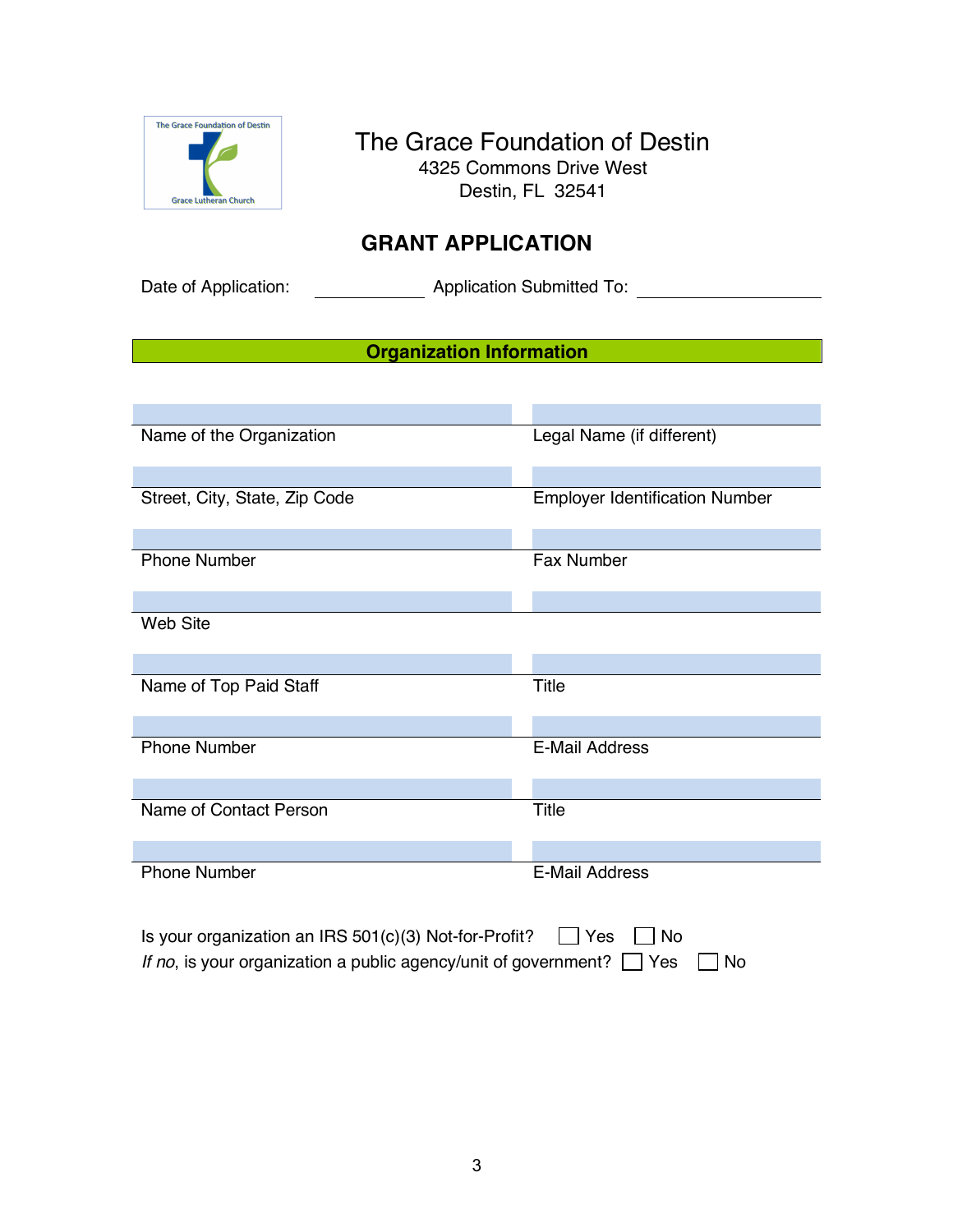| <b>Proposal Information</b>                                             |         |  |
|-------------------------------------------------------------------------|---------|--|
| Please give a 2-3 sentence summary of request:                          |         |  |
|                                                                         |         |  |
|                                                                         |         |  |
| Population served:                                                      |         |  |
|                                                                         |         |  |
| Geographic area served:                                                 |         |  |
|                                                                         |         |  |
| Funds are being requested for (check one)                               |         |  |
| <b>General Operating Support</b><br>Start-Up Costs                      | Capital |  |
| Project/Program Support<br><b>Technical Assistance</b><br>Other (list): |         |  |
| Fiscal year end:<br>Project date:                                       |         |  |
|                                                                         |         |  |
| <b>Budget</b>                                                           |         |  |
| Dollar amount requested:                                                | \$      |  |
|                                                                         | \$      |  |
| Total annual organization budget:                                       |         |  |
| Total project budget (for support other than general operating):        | \$      |  |
| <b>Authorization</b>                                                    |         |  |
|                                                                         |         |  |
| Name of Top Paid Staff or Board Chair                                   |         |  |

**Signature**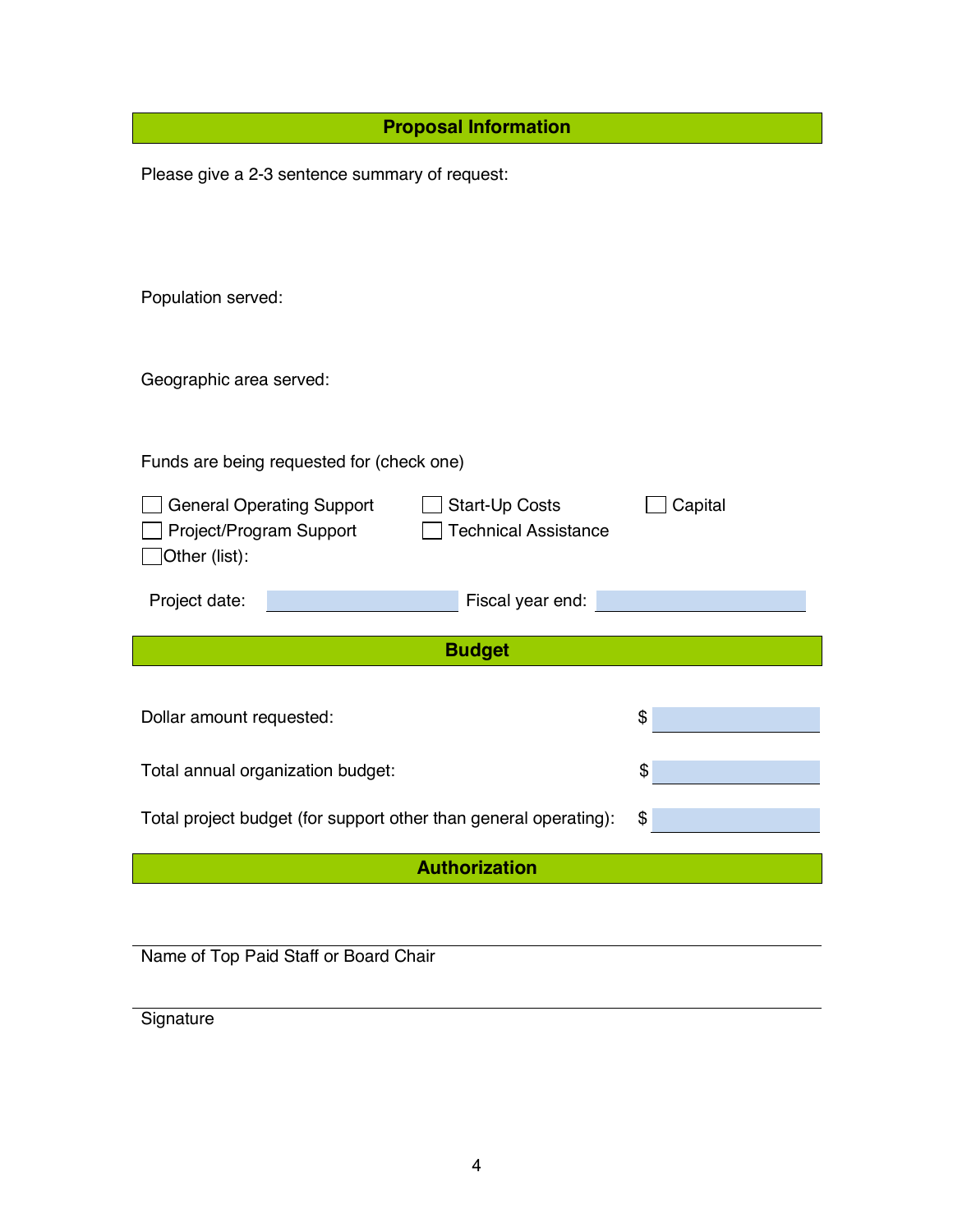## **Proposal Narrative**

## **Organization Information**

- A. Brief summary of organization history, including the date your organization was established.
- B. Brief summary of the organization's mission and goals.
- C. Brief description of organization's current programs or activities, including any service statistics, strengths, and accomplishments. Please highlight new or different activities, if any, for your organization.
- D. Your organization's relationship with other organization's working with similar missions. What is your organization's role relative to these organizations?
- E. Number of board members, full-time paid staff, part-time paid staff and volunteers.

#### **Relationship to Christian Bodies or Christian Volunteers**

## **Purpose of Grant**

*A. Situation*

- 1. Who do you plan to help?
- 2. The opportunity, challenges, issues, or need within the community that your proposal addresses.
- 3. How that focus was determined and who was involved in that decision-making process.

#### *B. Activities*

- 1. Overall goal(s) regarding the situation described above.
- 2. Objectives or ways in which you will meet the goal(s).
- 3. Specific activities for which you seek funding.
- 4. Who will carry out those activities?
- 5. Time frame in which this will take place.
- 6. How the proposed activities will benefit the community in which they will occur, being as clear as you can about the impact you expect to have.
- 7. Long-term funding strategies (if applicable) for sustaining this effort.

## **Evaluation**

- A. Please describe your criteria for success. What do you want to happen because of your activities? Please describe both immediate and long-term effects.
- B. How will you measure these changes?
- C. Who will be involved in evaluating this work (staff, board, constituents, community, consultants)?
- D. What will you do with your evaluation results?